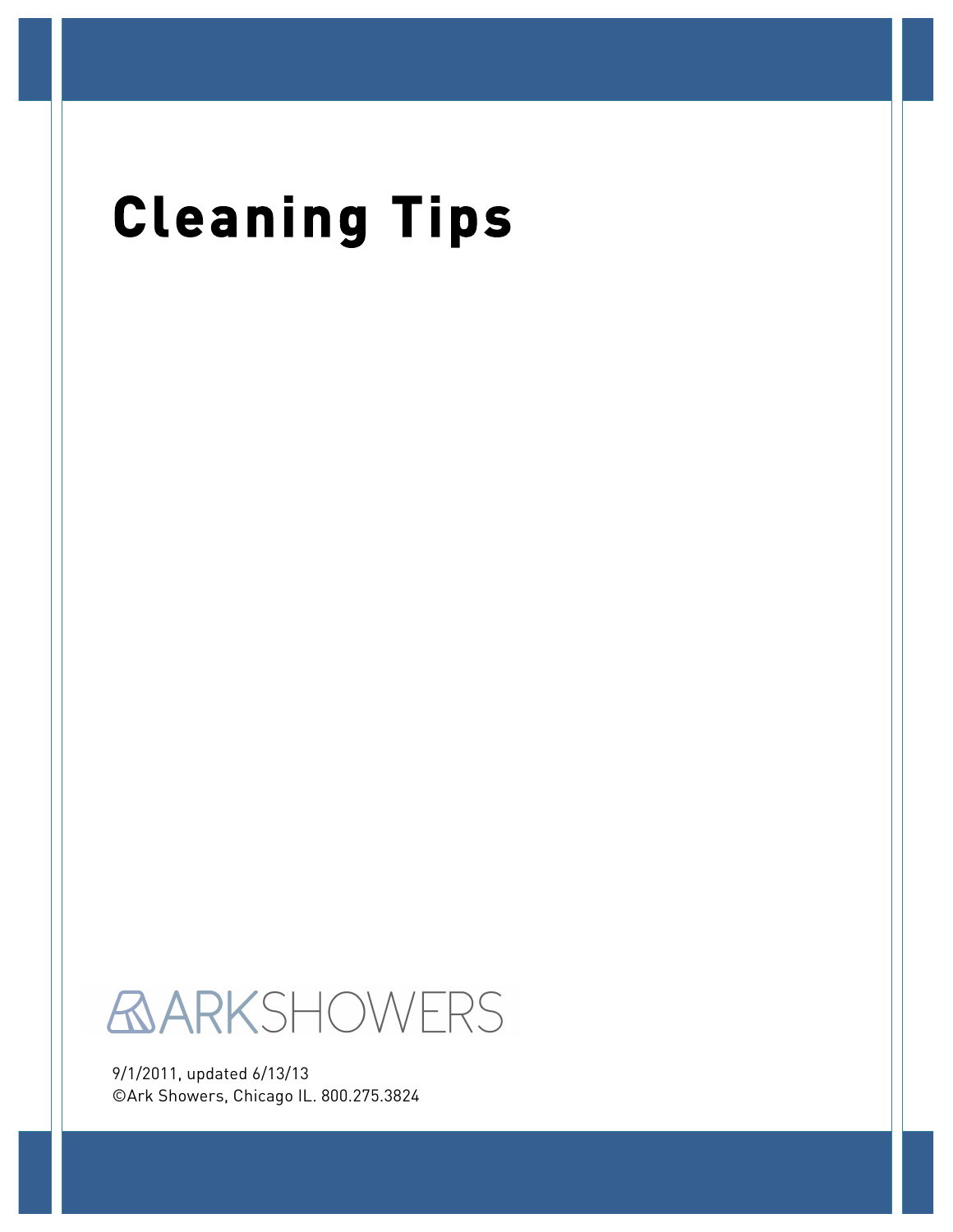## General – 'a little, often'

- 'A little, often' is a good approach, to prevent the build up of soap scum, limescale and other residues. This preventative approach helps to minimize the need for more aggressive or abrasive cleaning materials and agents
- For the glass, a squeegee is a quick way to wipe off water droplets after showering, followed by a wipe with a soft cloth (e.g. old towel or cotton t-shirt fabric) to remove any remainder
- For the hinge(s) use a clean, soft cloth and try to dab/blot rather than wipe or rub since this reduces the likelihood of scratching

### Periodic cleaning

The following points apply to models with both the ClearShield® glass and the standard glass:

- A non-abrasive bathroom cleaner such as those listed below can be used on both the glass and the hinge(s) to prevent the build up of soap scum and mildew – followed by a good rinse with clean water
	- Arm and Hammer Clean Shower (Church & Dwight)
	- Clorox Green Works Bathroom Cleaner (Clorox Bathroom Company)
	- CLR Bathroom and Kitchen Cleaner (Jelmar)
	- Lime-A-Way Bathroom Spray (Reckitt Benckiser)
	- Lysol Bathroom Cleaner (Reckitt Benckiser)
	- Tilex Daily Shower Cleaner (The Clorox Company)
- If you do get a build up of limescale, a 50:50 mix of water and vinegar can be used to break down the limescale. Rinse thoroughly with clean water immediately afterwards.
- Don't use abrasive scrubbing cloths or cleaning agents for cleaning; these may damage the finish.